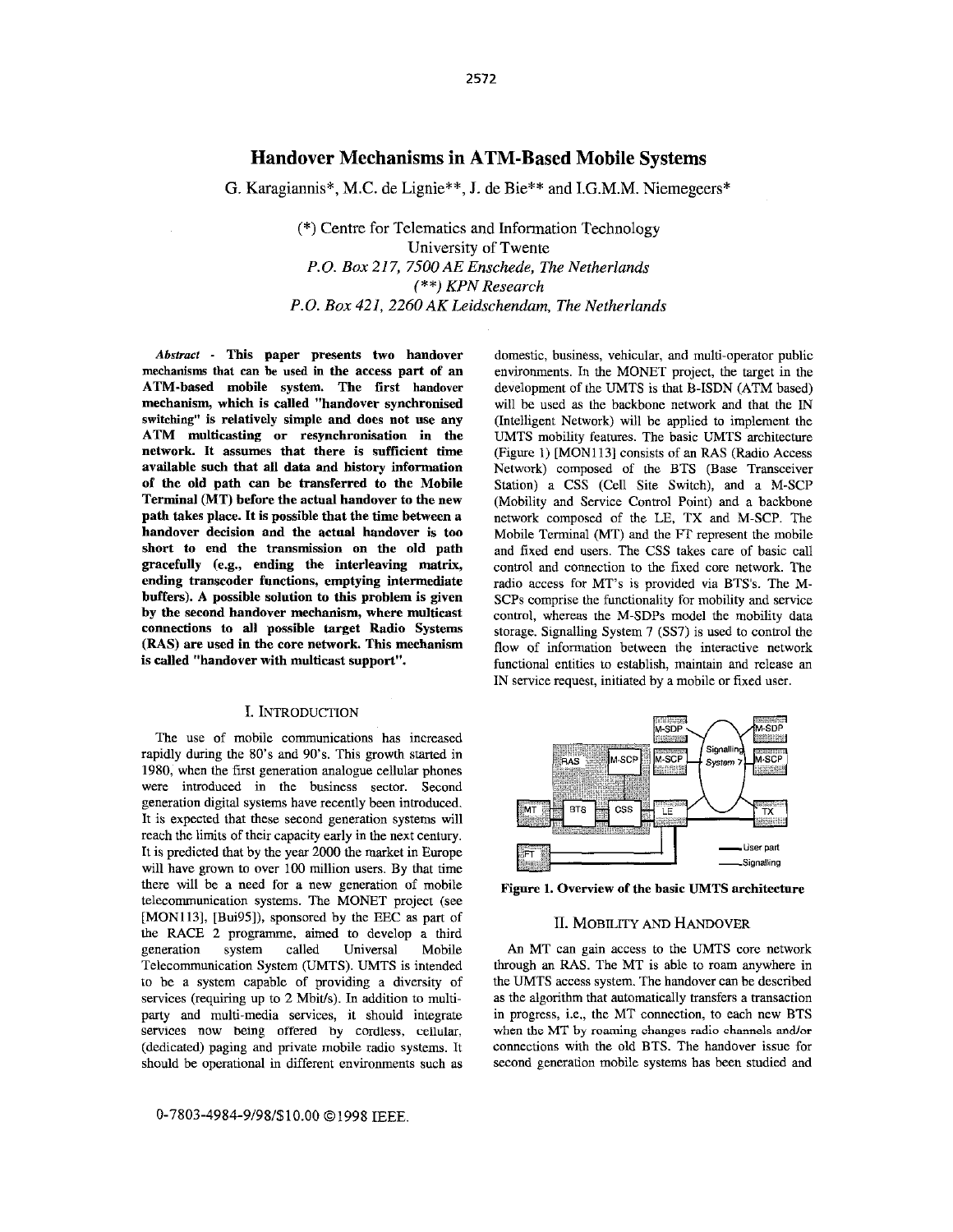presented in several papers such as [Huss94], [CoWi96], [Brem95], [SeEv95], [Whin95]. In third generation systems, the handover procedure becomes more complex due to the fact that high speed advanced multiparty and multimedia services will have to be supported by these systems. Therefore more efficient handover algorithms will have to be developed. In [VeKa95] a handover algorithm, called "Homing Algorithm", is provided for an wireless ATM LAN (Local Area Networks) that is able to support multimedia PCS applications. This algorithm is able to deliver the ATM cells to the MT's in their proper FIFO sequence. A different handover algorithm is presented in [CoPa96]. This algorithm is a distributed handover protocol, and proves that it avoids loss of packets and preserves order of transmission as long as the mobile stays in one region. In [Toh97] the problems associated with handovers of multicast ATM connections are highlighted and a methodology is revealed to support both sender and receiver handovers of multicast connections. In **this** paper two new handover mechanisms that affect both user (transport) and signalling (control) **parts** of the UMTS system are presented. The first handover algorithm is relatively easy and it does not use any difficult ATM multicasting and re-synchronisation in the network. It assumes that there is sufficient time available such that all data and history information of the old path can be transferred to the Mobile Terminal (MT) before the actual handover to the new path takes place. This frst algorithm is called "handover synchronised switching". It is possible that the time between a handover decision and the actual handover is too short to end the transmission on the old path gracefully (e.g., ending the interleaving matrix, ending transcoder functions, emptying intermediate buffers). **A** possible solution for this problem is given by the second handover algorithm where multicast connections are **used** in the core network. This algorithm is called "handover with multicast support".

The handover mechanisms are presented by using both the transport and control descriptions.

#### III. HANDOVER SYNCHRONISED SWITCHING

The handover (HO) synchronised switching mechanism features a make-before-break scenario, where enough time is available to the network for handing over connections between two Radio Access Systems. The initial assumption is that during a sufficiently long interval, both the old **RAS** and the new **RAS** can be reached by the MT. This scenario is feasible if the filling of the buffers at the time of HO is not heavy.

## *A. Transport description*

Figure 2 depicts the consecutive steps for performing HO at transport level, according to the scenario described above. Only the involvement of the ATM backbone network is discussed and the focus is on the execution phase (see [MON113]). A short description of the four steps follows:

*Phase I*: The MT communicates both upstream and downstream with the old RAS. The old RAS communicates in both directions with the Local Exchange (LE). The MT indicates to the network that it is about to roam into a (specific) new RAS. Handover is initiated by activating the appropriate signalling procedures to set up the new path in advance, before the actual HO switching occurs.



#### **Figure 2. The synchronised switching ("sufficient time") HO transport description**

*Phase* 2 : The new path is setup, a buffer for upstream data is placed in the LE and a buffer for downstream data in the new RAS. The MT communicales **up** and down with the old RAS. The LE switches the downstream flow to the new path, indicating this to the old RAS. The new RAS **starts** buffering the downstream data that it receives from the LE. The old RAS communicates in the upward direction with the LE, while emptying its downstream buffers to the MT.

*Phase* **3** : The downstream buffers of the old RAS are empty. Upon this indication, the MT switches over to the new RAS and **starts** receiving its buffered data. The LE keeps sending downstream data to the new RAS. The MT **starts** sending its upstream data to the new RAS and LE. The LE buffers the upstream data from the MT. The old **RAS** empties its upstream buffers to the LE.

*Phase 4* : The upstream buffers of the old RAS are empty. This **is** indicated to Ihe **LE.** The old **RAS** is no longer involved in the connection. The LE redirects the upstream connection to the new path and starts sending its buffered upstream data into the network. The LE initiates the appropriate signalling procedures to release the old path. The MT communicates both **up** and down with the new RAS. The new RAS communicates both up and down with the LE.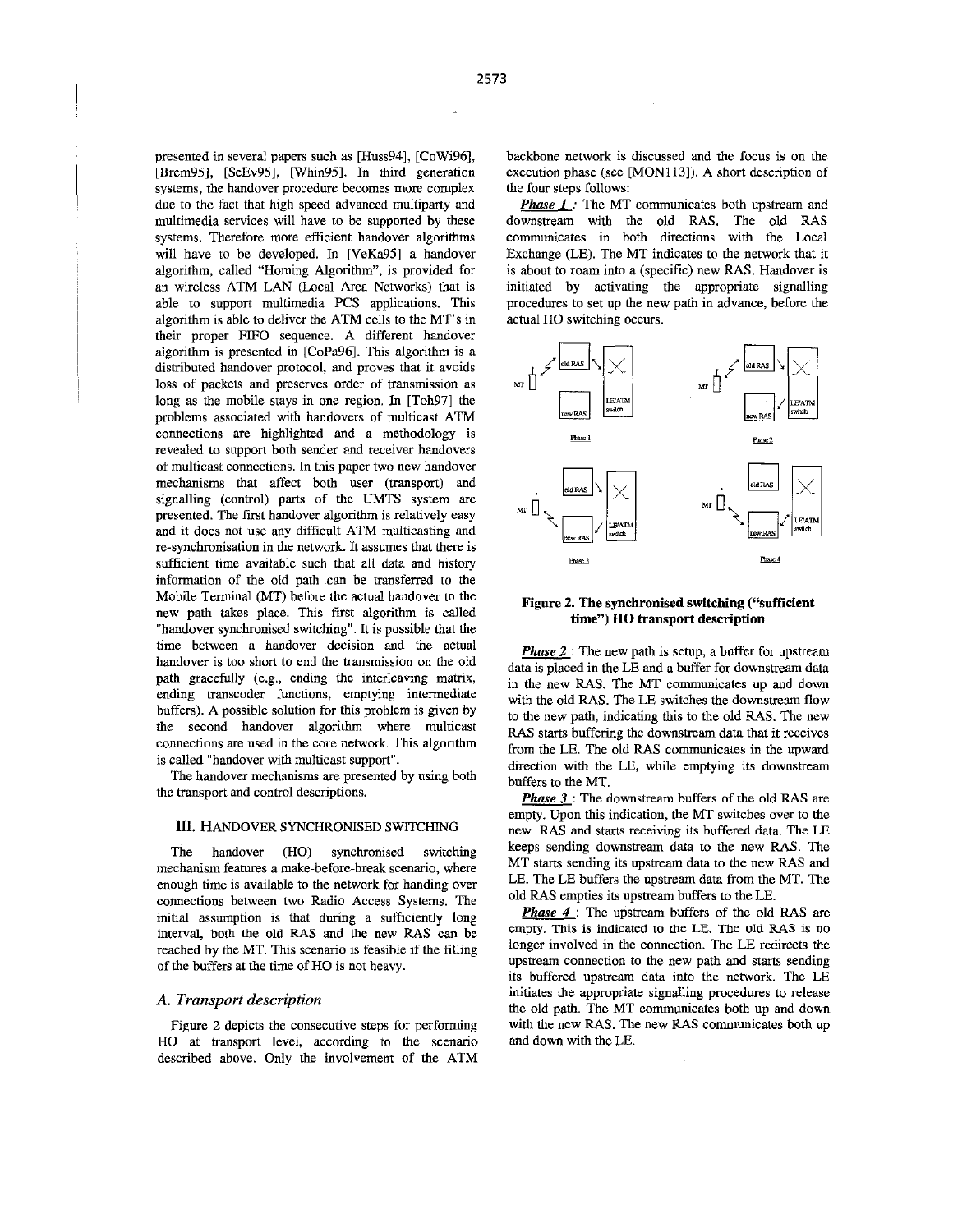It is assumed that all paths involved in HO use ATM Virtual Channel Connections (VCCs). Although VCCs are hi-directional, different approaches for upstream and downstream HO are possible, i.e., the switching instances for upstream and downstream traffic can he separated in time.

## *B. Control description*

The main task in defining the control of the synchronised switching handover scenario is to translate the phases of the transport plane as described above into states of the signalling protocols at all the interfaces involved. This includes the use of special ATM delimiter cells in the transport plane to control the time critical steps of the handover procedure.

This section **uses** the network configuration of Figure 2, which is valid for handovers that involve different **RASs.** The actual control of the synchronised switching handover procedure is described in the following sequence of steps and in [Figure 3.](#page-3-0) The circled numbers in [Figure 3](#page-3-0) identify the step in which each message is sent or received. The ATM delimiter cells are also drawn as signalling messages (dashed arrows), because they cause a state change in the signalling protocol state machines, During this control procedure the following steps are accomplished (see also Section **III-A):** 

1. The MT starts the HO initiation procedure (see [MON113]) when it is moving from the old RAS to the new RAS. This is Phase **1** of the transport description.

2. The HO execution procedure is started when the LE receives an HO execution request from the MSCP.

By using the signalling plane the LE connects a 3. new path through the LE, the new **RAS** and the MT. From the content of the setup request [MON99] it is clear to the new RAS and the MT that it is not an ordinary setup procedure but one related to handover of an existing connection. This is Phase 2 of the transport description. During this step the following actions are accomplished:

a. the transport plane of the new RAS is activated such that a buffer is allocated for transport cells received from the LE in the downstream direction. The new RAS will not send transport cells downstream to the MT until it receives further instructions.

the transport plane of the MT is prepared to receive a delimiter cell from the old RAS and switch over to the new **RAS.** Meanwhile, the MT keeps sending and receiving cells from the old **RAS.**  b.

after the new path has been established, the transport plane in the LE is activated such that firstly it will mark the last cell sent downstream to the old RAS. Secondly, it will send subsequent transport cells downstream to the new RAS. Thirdly, it will allocate a buffer to queue any cells received upstream from the new RAS (this buffer may remain empty, c.

depending on the time lag between the old and new paths).

When the old RAS receives the last marked cell, it knows that it must prepare to end the downstream transmission on the radio path. The old RAS still transfers the last marked cell to the MT or gives some other indication via the radio protocols that the MT can switch to the new **RAS. It** is assumed that the old RAS is able to stop transmission after the last ATM cell without any cell loss, e.g., by stuffing any interleaving frames with zeros, because the LE has no means of knowing the right time to switch the downstream path to **the** new RAS. This assumption can he considered to be a requirement of the synchronous switching scenario to the radio interface.

When the MT receives a delimiter cell in the 4. transport plane, indicating that the old **RAS** has emptied its downstream buffer, it will subsequently send cells upstream to the new RAS. **This** is Phase 3 of the transport description. The first cell sent is a delimiter cell. Now the MT also expects to receive cells from the new RAS.

When the new RAS receives through the transport 5. plane the marked cell that was sent upstream by the MT, it subsequently reactivates the transport plane and sends the queued cells from the downstream buffer downstream to the MT. The new RAS transfers the upstream cells received from the MT to the LE.

When the old RAS has received the last upstream 6. cell from the MT it adds a delimiter cell and starts emptying its upstream buffer. The old RAS has to conclude that the MT has sent the last cell when the radio link with the MT has disappeared (i.e., when the MT has switched to the new RAS). This is Phase 3 of the transport description. When the last cell queued in the upstream buffer of the old RAS is received by the LE, the LE also switches the upstream path from the old to the new RAS and starts emptying its upstream buffer associated with the upstream path from the new RAS, by sending the cells upstream into the network.

Subsequently, the LE simultaneously starts the "release of the old path" procedure through the old path and the "handover finish" procedure through the new path. The "handover finish" procedure acknowledges to the new RAS and the MT that the handover procedure was completed successfully and that all allocated resources (e.g., buffers) related to the handover procedure can be released. This is Phase 4 of the transport description.

*I.*  The handover execution procedure **is** completed. Some further remarks:

The use of delimiter cells between the MT and the RAS should not be taken too literally. The radio protocols may have other means to implement the time critical control, e.g., some indication in the interleaving headers.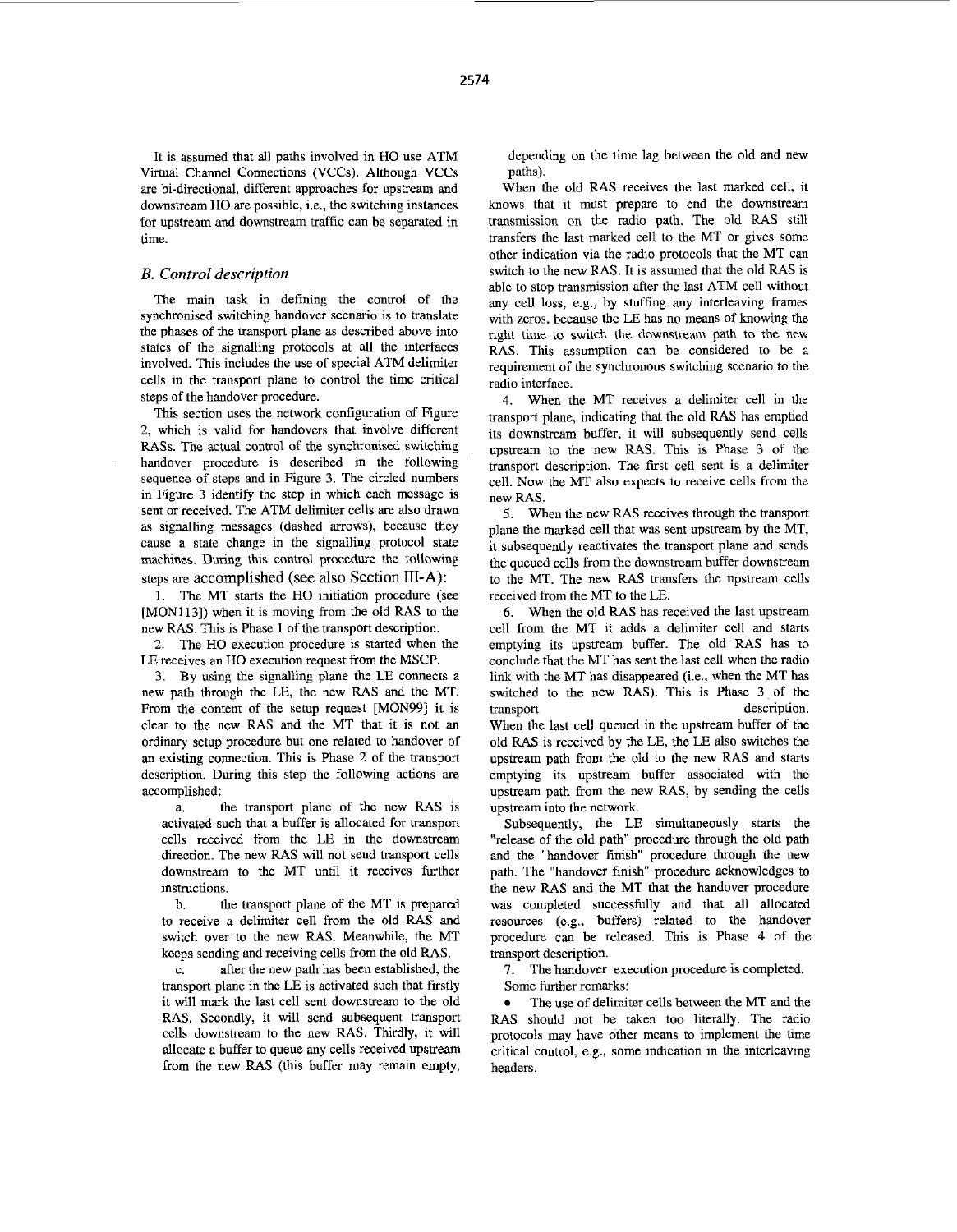<span id="page-3-0"></span>The scenario above only covers successful handover. Procedures have to be added to account for lost delimiter cells. Acknowledgement of receipt of a delimiter cell could he realised via a control plane signalling message. Then a timer could be set to retransmit the delimiter cell if no acknowledgement is received.

 $\bullet$ In the situation where radio protocols initiate the new upstream **path** (see step 4) from the MT to the new **RAS** then the MT will not have to send a begin-delimiter upstream to the new RAS.



**Figure 3. The HO execution control message flows** 

#### **IV. HANDOVER WITH MULTICAST SUPPORT**

When the time between a handover decision and the actual handover is too short to end the transmission on the old path gracefully **(e.g.. ending the interleaving**  matrix, ending transcoder functions, emptying intermediate buffers) a different handover mechanism has to he used. This mechanism is called handover with multicast support'.

## *A. Transport description*

**This** mechanism uses multicast connections in the core network. By using multicast connections to all possible new target **RAS** systems, the history can already be built up on the possible target paths. At the time the handover needs to take place the history on the old path can he ignored, and the history on the new path can be used to resume transmission.

Multicast could also be used for the upstream direction. However using multicast in the upstream direction , complicates the design of the LE and the RAS considerably without giving many advantages. If both the old and the new **RASs** are reachable for some time one can use this time to gracefully end any interleaving *and/* or transcoding on the old path before going to the new path.

## *HO with Multicast Support Phases*

Figure 4 depicts the consecutive phases for performing HO at transport level for the downstream direction and Figure 5 depicts the consecutive phases for the upstream direction. Note that each rectangle that encompasses the following terms DA, DB, DC and DD represents a combination of input and output buffers used in the downstream direction while each rectangle that encompasses the terms UA, UB, UC and UD represents a combination of input and output buffers used in the upstream direction. The marked buffers (coloured grey) represent the ones that contain cells which are being processed during that phase.



**Figure 4. HO with multicast support for** *the*  **downstream direction.** 

## *HO Downstream with Multicast Support*

The HO mechanism for the downstream direction is depicted in Figure 4. Note that this scenario includes a phase **3** where the MT receives cells from both the new **RAS** and the **old RAS. This** phase requnes additional resources on the radio path and should be kept as short as possible. It would even be possible to use a synchronised switching method on the access interface such that this phase is not necessary (direct transition from phase 2 to phase 4).

## **Phase 1**

The LE communicates downstream with the old **RAS**  (DC) and the old **RAS** communicates with the MT (DA).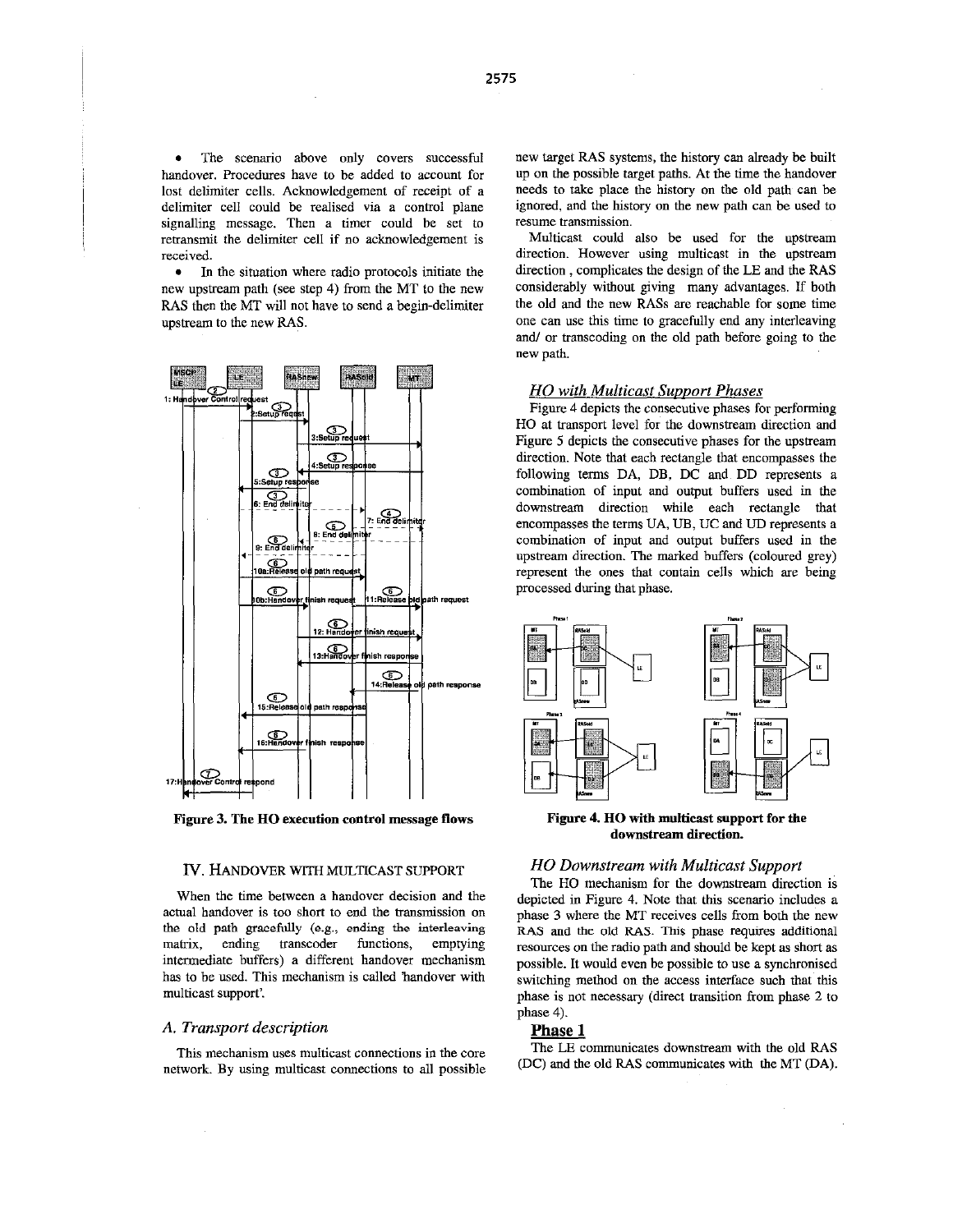#### <span id="page-4-0"></span>**Phase 2**

Because the data going over the old and new paths must eventually he synchronised again in the MT, synchronisation information needs to be included in the data stream. If we do not have synchronisation information already in the information stream coming from the originating MT, we need to add this synchronisation information before or at the splitting point. One possible method **is** to insert specially marked cells (e.g., Operation And Management (OAM) cells with some **sort** of sequence number) in the data stream. These marked cells will be sent in both directions. Both the new and the old RAS should include this synchronisation information in the data they send to the MT.

 $\bullet$ The MT processes the synchronisation points and it **starts** counting information units (messages) between synchronisation points.

• Information in the new RAS that become outdated before it can he sent to the MT should be discarded. Information can become outdated either because of a maximum time in the buffer or because of an acknowledgement received from the MT.

• If the simultaneous transmission over the old and new radio paths **is** possible, the new RAS can start transmitting data over the new path (transition to phase **3).** If simultaneous transmission is not possible a direct transition from phase 2 to phase 4 **is** required.



**[Figure](#page-3-0) 5. HO with multicast support for the upstream direction.** 

## **Phase 3**

If the quality of the new radio path is good enough, the new RAS can start sending information to the MT.

• In this situation the MT receives downstream two streams of cells, one from the old RAS (DC) that it will store into the DA buffer and one from the new RAS

(DD) that it will store into the DB buffer. The MT keeps processing the cells from the old RAS (buffered in DA).

The MT **starts** sending an acknowledgement to the new **RAS** to indicate the point in the datastream that was already received from the old path. The new RAS can **use** this acknowledgement to discard any old information (that was already sent).

 $\bullet$ The streams of cells received are not synchronised. The new path can either be shorter or longer than the old path. So the new cell stream may he either in front of or behind the old cell stream.

#### **Phase 4**

The MT cannot receive any more cells from the old RAS (transmission related). At a suitable moment in time the MT will switch from the old buffer to the new buffer. Before this processing begins, the two buffers need to be synchronised. All the information that was already processed from the old buffer needs to be removed from the new queue. Outdated data can he recognised by looking at the synchronisation points and counting the information that was sent after the last synchronisation point.

If the new path is running somewhat behind the old path, the entire new buffer must be removed, moreover an additional amount of data must still be received from the new RAS.

• If the information on the new path is running far behind the old path, a mechanism needs to be used to remove outdated information inside the new RAS. In this situation the MT can indicate to the new RAS the exact point in the information that was already received from the old path. The new RAS can **use** this information to remove all outdated information.

At the end of phase 4 the LE sends cells only to the new RAS (DD) and the new RAS (DD) sends cells only to the MT (DB).

#### *HO Upstream with Multicast*

The HO mechanism for the upstream direction **is**  shown in [Figure](#page-3-0) *5.* 

#### **Phase 1**

The MT communicates upstream with the old  $\bullet$ **RAS** (UA), the old RAS (UA) communicates upstream with the LE (UC).

### **Phase 2**

The MT sends cells to both the old RAS (UA) and to the new RAS (UB). The MT must insert synchronisation information into the information stream (e.g., specially marked cells are added in the information stream), **so** the new RAS can build up the required interleaving and/or transcoding history.

**If** the LE has the possibility of buffering the cells coming from the new path, the new RAS can already start transmitting cells to the LE. In this situation the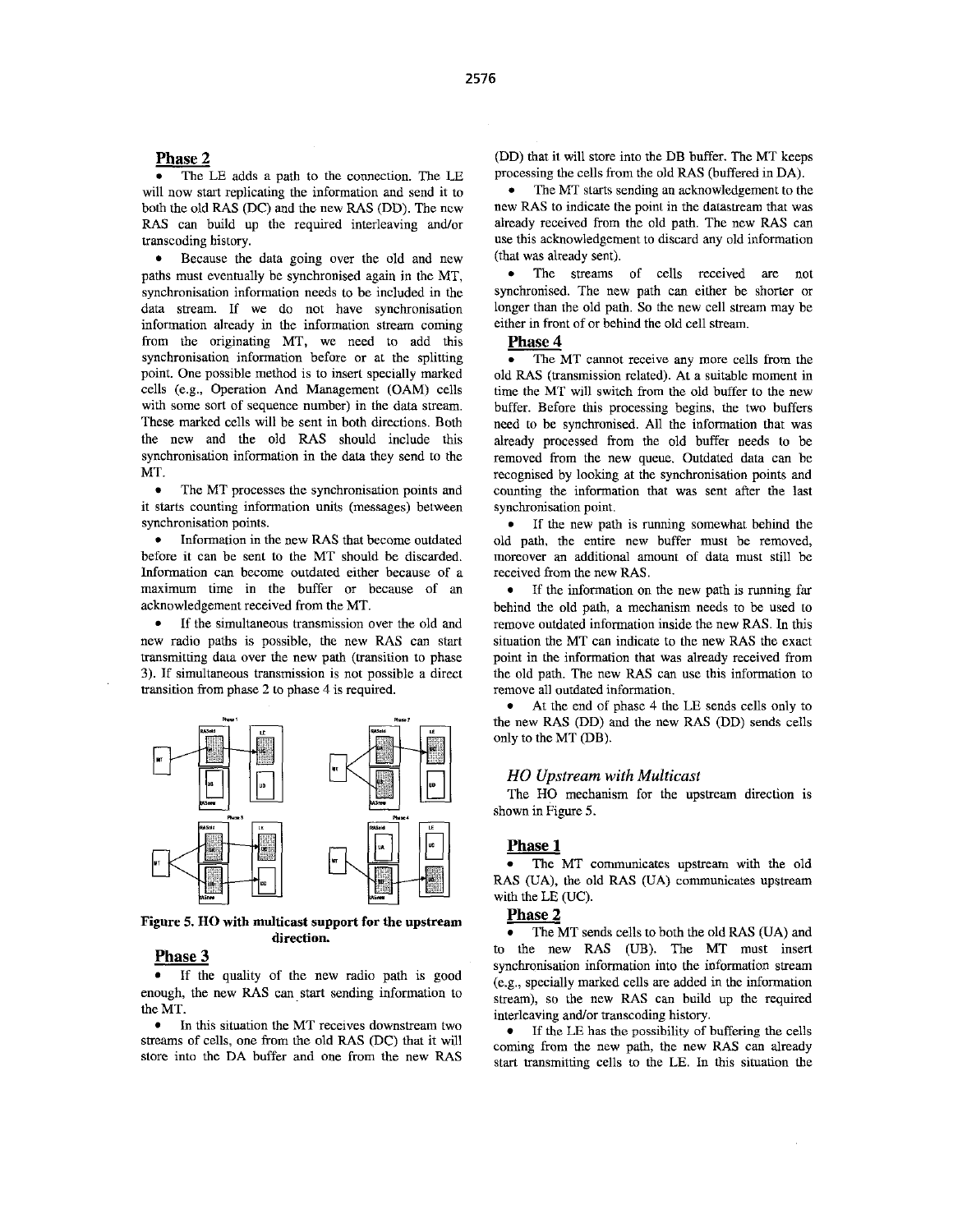system can move into phase 3. If the LE does not have this possibility a direct transition to phase 4 is required.

## **Phase 3**

The LE receives upstream two streams of cells, one from the old RAS (UA) that will be stored into the UC buffer and one from the new **RAS** (UB) that will be stored into the UD buffer. The received cells are not yet synchronised when they arrive at the LE. In order to enable eventual synchronisation the LE may need to count the cells that have been sent after the last synchronisation point.

**Phase 4**<br>**•** In both phases 2 and 3 the MT sends cells to the new RAS (UA) and the old RAS (UB). At a certain moment in time the MT will decide that a handover is required. At this time a special indication will be sent upstream over the old path to the LE.

If the LE receives the handover indication from the old RAS, it must switch over to the new path. If the previous handover phase was phase 3, it means that the LE will have to switch internally to another buffer. If the previous handover phase was phase **2,** it means that the new RAS should be told to start sending data over the new path to the LE.

Before starting, all outdated information (i.e., information that has already been sent) must be removed. Outdated data can be recognised by looking at the synchronisation points and counting the information that bas been sent after the last synchronisation point.

At the end of phase 4 the MT sends cells only to the new RAS (UB) and only the new RAS (UB) sends cells to the LE (UD).

#### *B. Control description*

This section uses the network configurations depicted in [Figures](#page-3-0) **4** and 5. The sequence of steps involved in the actual control of the handover with multicast procedure is described below and is depicted in [Figure 6.](#page-6-0) The circled numbers in [Figure 6](#page-6-0) identify the control action step in which each message **is** sent or received. The ATM delimiter cells are also drawn as signalling messages (dashed arrows), because they cause a state change in the signalling protocol state machines. During this control procedure the following steps are accomplished (see also Section IV-A):

**1.**  The MT starts the HO initiation when it **is** moving from the old RAS to the new **RAS.** 

*2.*  The HO execution procedure **is** started when the LE receives a HO execution request from the MSCP.

3. By using the signalling plane the LE adds a new path through the LE, new RAS and the MT. This is achieved by using an add **party** procedure that is similar to the one described in [B-ISDNj. Note that this procedure uses additional mobility information required in UMTS [MON113]. From the content of the add party request it is clear to the new RAS and the MT that it **is**  not an ordinary B-ISDN add **party** procedure but one related to bandover of an existing connection. During this step the following actions are accomplished:

The transport plane of the new RAS **is**  activated such that transport cells received from the LE will be queued into the downstream buffer. a.

The transport planes in the MT and LE are prepared to first receive a delimiter cell from the old RAS and to reset the counters that are registering the number of processed cells, second the MT and LE will receive on the transport part subsequent delimiter cells from old and new RAS used to synchronise the two downstream buffers (DA and DB) located in the MT and the two upstream buffers (UC and UD) located in the LE, third the MT will mark the last cell that will be sent upstream, while the LE will mark the last transport cell that will be sent downstream to the old RAS; fourth the MT will send transport replicated cells upstream and the LE will send replicated cells downstream to the new and old **RAS.** During this step delimiter cells will be sent from the MT upstream, and from the LE downstream on both paths (old and new) to synchronise the UC, UD, and DA, DB buffers. Fifth, the LE will queue any cells received upstream and the MT will queue any cells received downstream from the new and old RAS. b.

When the MT **starts** processing a delimiter cell 4. that indicates that the old RAS has emptied the cells that were processed before the HO initiation procedure started, it will reset a counter that will he used to register all the processed cells by the MT. Subsequently the MT will receive the marked cell used to synchronise the two buffers DA and DB.

Similarly to the control action 4, the LE receives 5. through the transport plane the marked transport cell that was sent upstream by the MT, it will reset a counter that will be used to register all the processed cells by the LE. Subsequently the LE will receive the marked cell used to synchronise the two buffers UC and UD.

When the MT **is** not able to receive downstream 6. transport cells because of transmission problems, it will **start** processing cells that were sent by the new RAS (buffer DB). Before starting with this processing, the following procedure must be used. The two buffers DA and DB need to be synchronised. All the information that was already processed from the old buffer **DA** needs to be removed from the new queue DB. Outdated data can be recognised by looking at the synchronisation points (delimiter cells) and counting the information that was sent after the last synchronisation point. If the new path is running somewhat behind the old path, the entire new buffer (DB) must be removed. **If** the information on the new path is running far behind the old path, a mechanism must also be used for removing outdated information inside the new RAS. In this situation the MT can indicate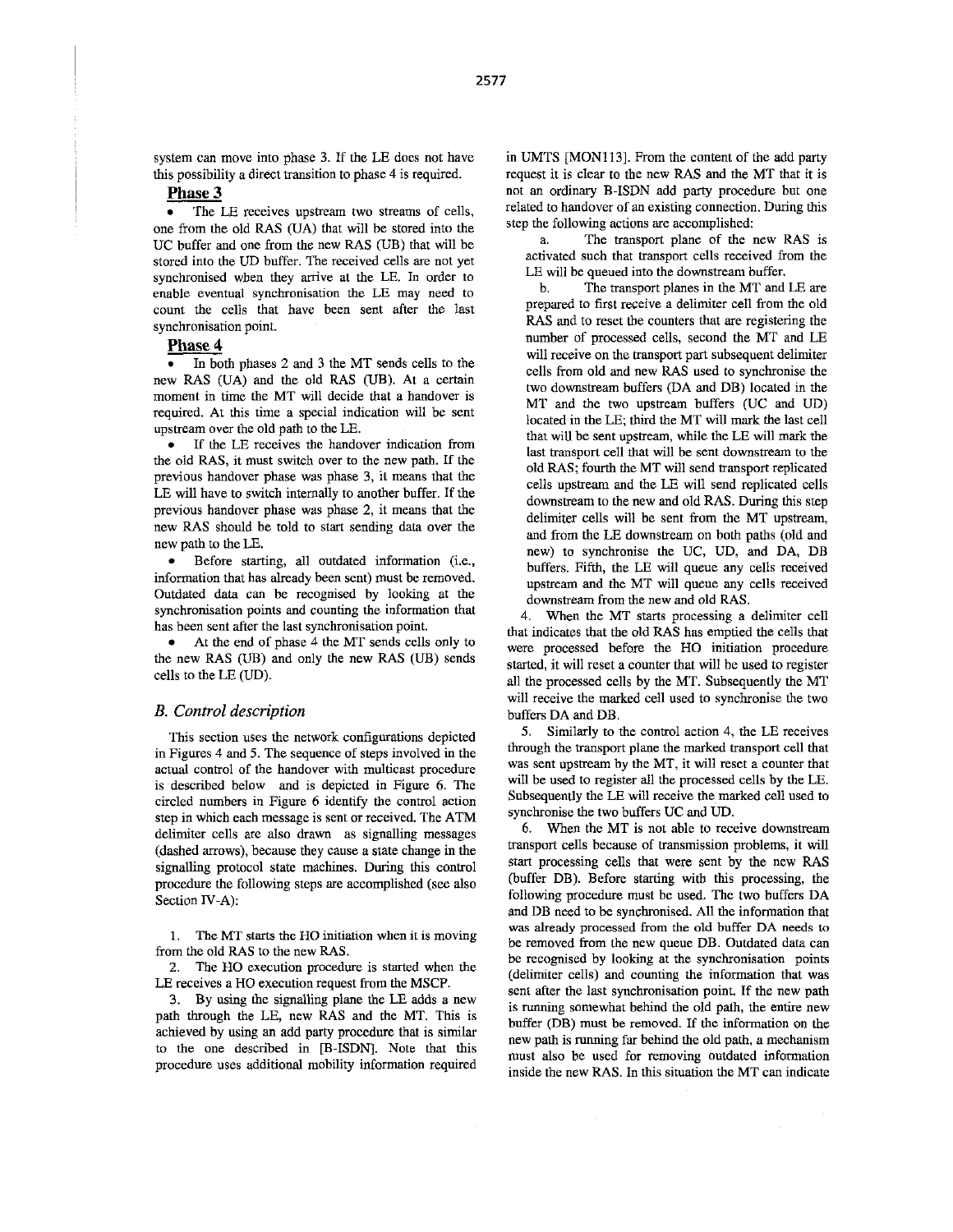<span id="page-6-0"></span>to the new RAS the exact point that was already received from the old path. The new RAS then activates the transport part such that all outdated information will be removed from the buffer DD , Note that this procedure can be accomplished during the "handover finish" procedure (see step 7).

7. This control action step is similar to step 6, with the difference that the actions described in step 6 are performed on the LE and on the buffers UC and UD. If the LE is not able to receive upstream transport cells because of transmission problems, through the transpon part, it will start processing cells that were send by the new RAS (buffer UD). Before starting with this processing, the following procedure must he used. The two buffers UC and UD need to be synchronised. All the information that was already processed from the old buffer (UC) needs to be removed from the new queue (UD). Outdated data can be recognised by looking at the synchronisation points (delimiter cells) and counting the information that was sent after the last synchronisation point. If the new path is running somewhat behind on the old path, the complete new buffer (UD) must be removed. If the information on the new path **is** running far behind on the old path, a mechanism also needs to be used for removing outdated information inside the new RAS. In this situation the LE can indicate to the new RAS the exact point that was already received from the old path. The new RAS then activates the transport part such that all outdated information will be removed from the buffer UB. Note that this procedure can he accomplished simultaneously with the normal procedure of sending and receiving ATM cells through the transport part. Subsequently, the LE will **start** simultaneously the B-ISDN "detach party" [B-ISDN] procedure through the old path and the "handover finish" procedure through the new path. The "handover finish" procedure acknowledges to the new RAS and the MT that the handover procedure was completed successfully and that all allocated resources related to the handover procedure can be released. Note that the "detach **party"** and the "handover finish" procedures can also be started by the MT. During the "handover finish" procedure the new **RAS** can be informed by the MT or the LE of the exact point in the information already received from the old path. The ncw RAS can then use this information to remove all outdated information.

8. The HO execution procedure **is** completed.

The additional remarks related to the control of the HO mechanism given in the previous section can also he applied **to** this section.

The HO synchronised switching mechanism can e.g., he used in highway areas where no obstacles influence the handover procedure. However in metropolitan centre areas, where a significant number of obstacles exist, e.g., high building comers, the HO with multicast support mechanism **is** a better candidate.



**Figure 6. The HO execution control message flows.** 

## **V.** CONCLUSIONS

This paper presents two HO mechanisms. The first mechanism is the HO synchronised switching mechanism and the second is the HO with multicast support mechanism. The first handover mechanism is relatively simple and does not use any ATM multicasting or resyncronisation in the network. The scenano assumes that there is sufficient time available for all the data and history information of the old path to be transferred to the MT before the actual handover to the new path takes place. This means that time is available to empty the buffers on the old path and to stop the interleaving and transcoding process on the old path. If the time between a handover decision and the actual handover is too short **to** end the transmission on the old path gracefully (e.g., ending the interleaving matrix, ending transcoder functions, emptying intermediate buffers), then a possible alternative is given by the second HO mechanism, where in the downstream direction multicast connections are